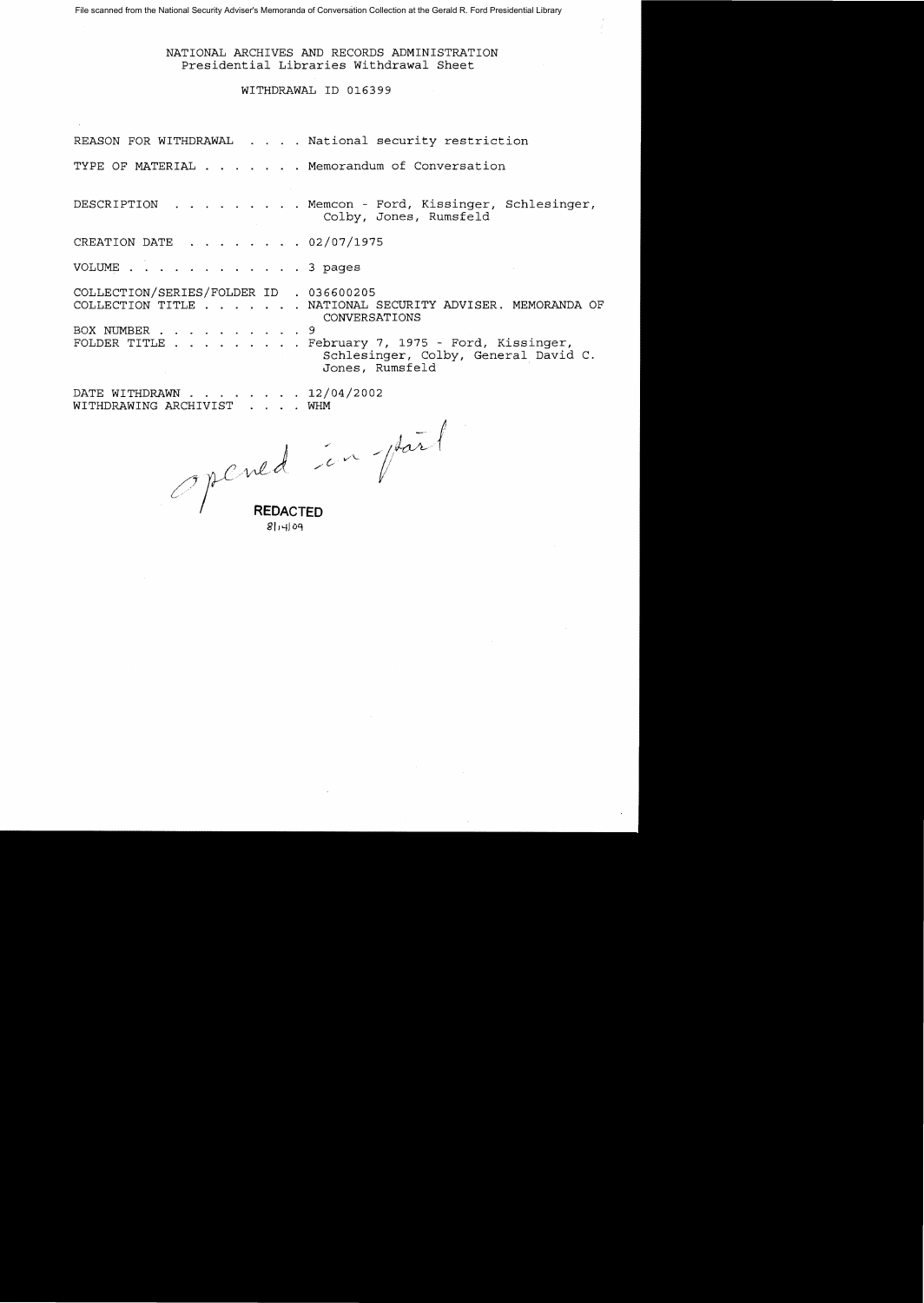MEMORANDUM



THE WHITE HOUSE

WASHINGTON

~Nl'iI"1?§~T'I'I AI,!XGDS MR # **06-93, #1;1..** 

| DECLASSIFIED w/ portions exempted |
|-----------------------------------|
| E.O. 12958 (as amended) SEC 3.3   |
| MR# 08-93 AI2                     |
| $C_1 A$ $U_1$ $B$ $1$ $1$ $109$   |
| By del NARA, Date 9/17/09         |

MEMORANDUM OF CONVERSATION

PARTICIPANTS: President Ford

Dr. Henry A. Kissinger, Secretary of State and Assistant to the President for National Security Affairs James R. Schlesinger, Secretary of Defense William Colby, Director, CIA Gen. David C. Jones, U. S. Air Force Chief of Staff Donald Rumsfeld, Assistant to the President

DATE AND TIME: Friday, February 7, 1975 5:22-5:50 p.m.

PLACE: The Oval Office The White House

President: I call this meeting ~- it is not a substantive meeting, but following the last NSC meeting about our SALT positions, I read the whole story in the newspapers. I thought it had been released on purpose. I was upset -- to put it mildly. Another time **--** when we decided not to proceed to MIRV ~- two days later the story was all written out just as if it had been transcribed at the meeting. Then there were the articles in Aviation Week about the alleged Soviet violations of the SALT I Agreement. Their SCC Commissioner complained, and also complained to Stoessel about the TTB. The question is, what can we do about it?

Schlesinger: The fact of Malmstrom had to get out. The Aviation Week is bad, and ir probably carne out of the Pentagon.

Kissinger: The Malmstrom argument was very sophisticated. It could not be accidental. .

President: I am not so familiar with the Stoessel matter, but these are terrible.

> $IOP =$  $E C Z ET - X305 (3)$ CLASSIFIED BY : ::... , ... , ... , ... )

GONFIDENTLAL/XGDS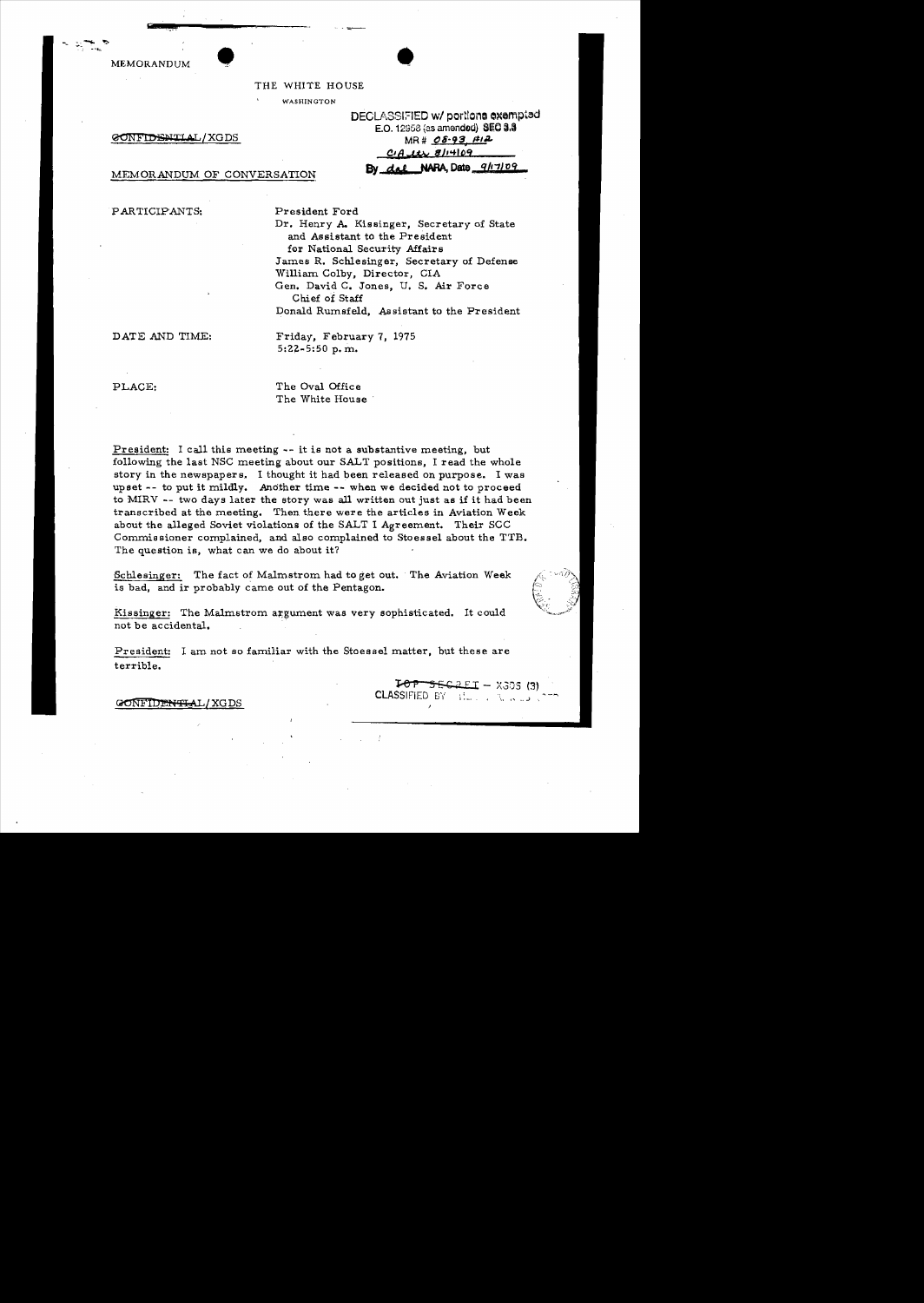#### CONTIDENTIAL/XGDS

....\_ ."" '.Ao

Colby: I hate to raise this but the Los Angeles Times just asked whether we had raised a piece of a Soviet submarine. We have called Frank Murphy to try to kill it. It doesn't seem to be a Washington leak.

Schlesinger: We are changing crews; maybe that is it.

President: Dave, what do you think?

Jones: We confirmed the stoppage, but I don't think the service would do it because service leaks usually have a motive. That's lacking here.

 $P$ resident: I just couldn't believe it could have been put out in such detail.

Jones: There were quite a few people in the NSC community who knew<br>about  $|$ problem.

Schlesinger: The Aviation Week article had to be a deliberate leak.

President: I really don't know what to do about this.

Colby: I have stopped taking notea:myself.

Kissinger:. The discussion of NSG meetings should not go beyond this room. The notes go nowhere.

Colby: Duckett met with the Jackson people. They had been briefed in detail on all these compliance issues.

President: Does anyone have any ideas?

Colby: We have asked for legislation to stop the bulk of it.

Schlesinger: On stuff which is in the system, it just is very hard to get a handle on it.

Colby: Our laws right now make it necessary to prove intent to injure the United States.

President: Rummie? What do you think?

Rumsfeld: When I came in, there were people who did not have national security clearances handling papers. We have closed a number of sloppy procedures. 1 think we have to use the carrot and stick. and be vigilant.



ONTIDENTIAL AXGDS

-2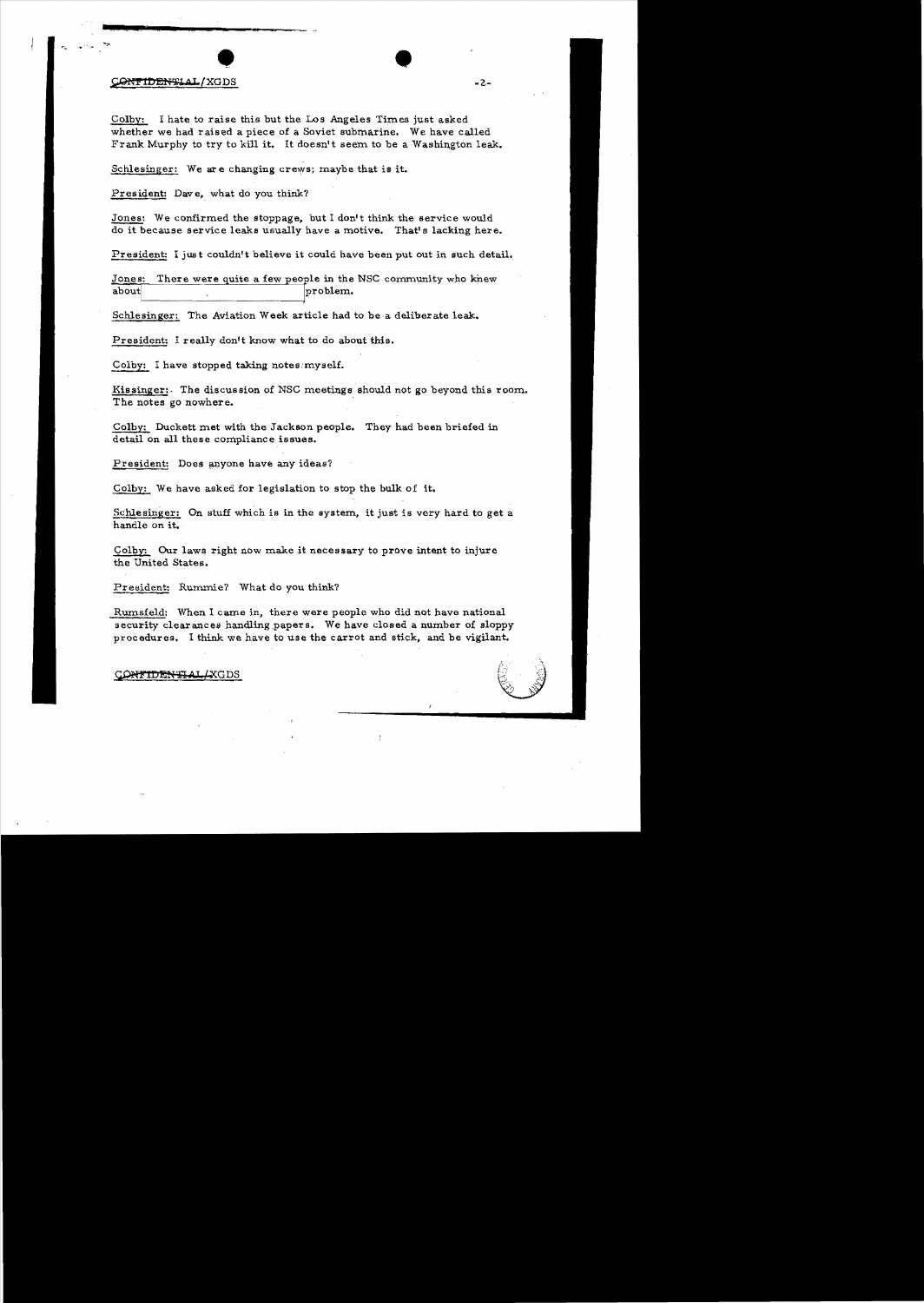#### **CONFIDENTIAL/XGDS** -3-

. . .  $\sim$   $\sim$   $^{\prime\prime}$ 

Schlesinger: I have been in the Armed Forces Council for two weeks on this  $\overline{\hspace{1mm}-\hspace{1mm}}$  one on the DOD budget: and one on Malmstrom.

President: We should be able to keep things within this group totally away from the press. I just want you all to know I am disturbed; I want you all to do whatever you can about it.

Schlesinger: The new requirements of the Freedom of Information Act don't help.

[There was then a discussion of the issue of LANCE missiles for Israel]